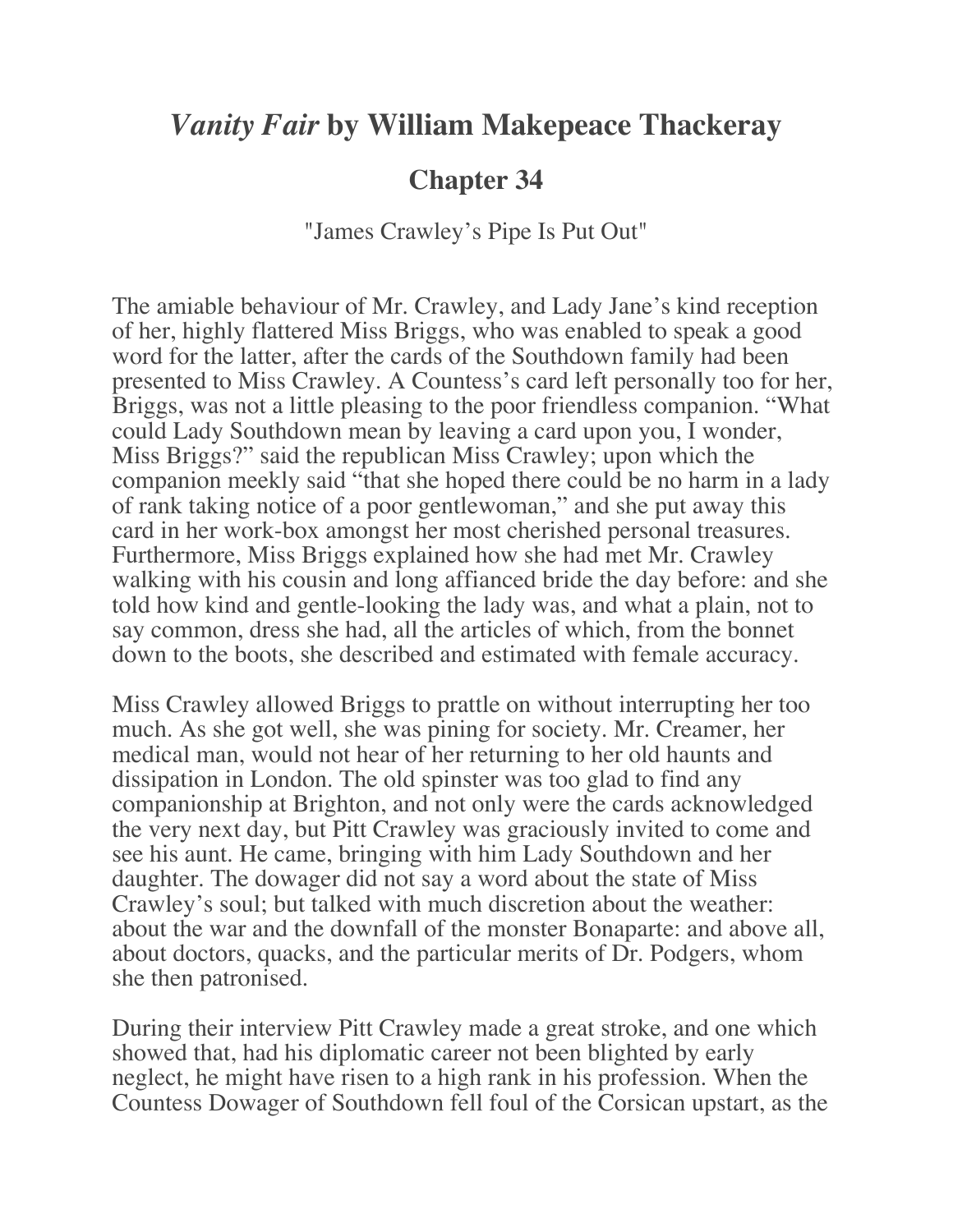fashion was in those days, and showed that he was a monster stained with every conceivable crime, a coward and a tyrant not fit to live, one whose fall was predicted, &c., Pitt Crawley suddenly took up the cudgels in favour of the man of Destiny. He described the First Consul as he saw him at Paris at the peace of Amiens; when he, Pitt Crawley, had the gratification of making the acquaintance of the great and good Mr. Fox, a statesman whom, however much he might differ with him, it was impossible not to admire fervently–a statesman who had always had the highest opinion of the Emperor Napoleon. And he spoke in terms of the strongest indignation of the faithless conduct of the allies towards this dethroned monarch, who, after giving himself generously up to their mercy, was consigned to an ignoble and cruel banishment, while a bigoted Popish rabble was tyrannising over France in his stead.

This orthodox horror of Romish superstition saved Pitt Crawley in Lady Southdown's opinion, whilst his admiration for Fox and Napoleon raised him immeasurably in Miss Crawley's eyes. Her friendship with that defunct British statesman was mentioned when we first introduced her in this history. A true Whig, Miss Crawley had been in opposition all through the war, and though, to be sure, the downfall of the Emperor did not very much agitate the old lady, or his ill-treatment tend to shorten her life or natural rest, yet Pitt spoke to her heart when he lauded both her idols; and by that single speech made immense progress in her favour.

"And what do you think, my dear?" Miss Crawley said to the young lady, for whom she had taken a liking at first sight, as she always did for pretty and modest young people; though it must be owned her affections cooled as rapidly as they rose.

Lady Jane blushed very much, and said "that she did not understand politics, which she left to wiser heads than hers; but though Mamma was, no doubt, correct, Mr. Crawley had spoken beautifully." And when the ladies were retiring at the conclusion of their visit, Miss Crawley hoped "Lady Southdown would be so kind as to send her Lady Jane sometimes, if she could be spared to come down and console a poor sick lonely old woman." This promise was graciously accorded, and they separated upon great terms of amity.

"Don't let Lady Southdown come again, Pitt," said the old lady. "She is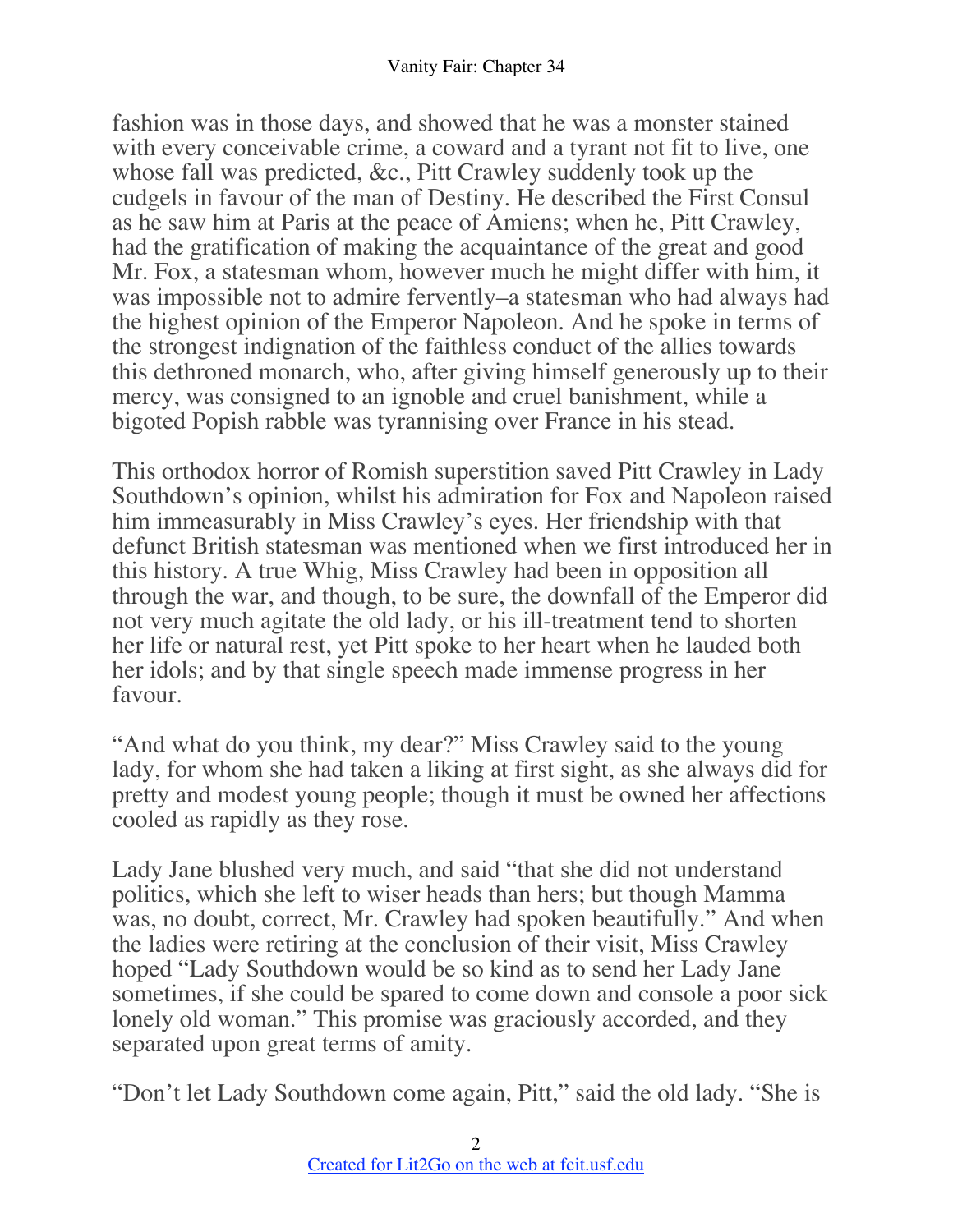stupid and pompous, like all your mother's family, whom I never could endure. But bring that nice good-natured little Jane as often as ever you please." Pitt promised that he would do so. He did not tell the Countess of Southdown what opinion his aunt had formed of her Ladyship, who, on the contrary, thought that she had made a most delightful and majestic impression on Miss Crawley.

And so, nothing loth to comfort a sick lady, and perhaps not sorry in her heart to be freed now and again from the dreary spouting of the Reverend Bartholomew Irons, and the serious toadies who gathered round the footstool of the pompous Countess, her mamma, Lady Jane became a pretty constant visitor to Miss Crawley, accompanied her in her drives, and solaced many of her evenings. She was so naturally good and soft, that even Firkin was not jealous of her; and the gentle Briggs thought her friend was less cruel to her when kind Lady Jane was by. Towards her Ladyship Miss Crawley's manners were charming. The old spinster told her a thousand anecdotes about her youth, talking to her in a very different strain from that in which she had been accustomed to converse with the godless little Rebecca; for there was that in Lady Jane's innocence which rendered light talking impertinence before her, and Miss Crawley was too much of a gentlewoman to offend such purity. The young lady herself had never received kindness except from this old spinster, and her brother and father: and she repaid Miss Crawley's engoument by artless sweetness and friendship.

In the autumn evenings (when Rebecca was flaunting at Paris, the gayest among the gay conquerors there, and our Amelia, our dear wounded Amelia, ah! where was she?) Lady Jane would be sitting in Miss Crawley's drawing-room singing sweetly to her, in the twilight, her little simple songs and hymns, while the sun was setting and the sea was roaring on the beach. The old spinster used to wake up when these ditties ceased, and ask for more. As for Briggs, and the quantity of tears of happiness which she now shed as she pretended to knit, and looked out at the splendid ocean darkling before the windows, and the lamps of heaven beginning more brightly to shine– who, I say can measure the happiness and sensibility of Briggs?

Pitt meanwhile in the dining-room, with a pamphlet on the Corn Laws or a Missionary Register by his side, took that kind of recreation which suits romantic and unromantic men after dinner. He sipped Madeira: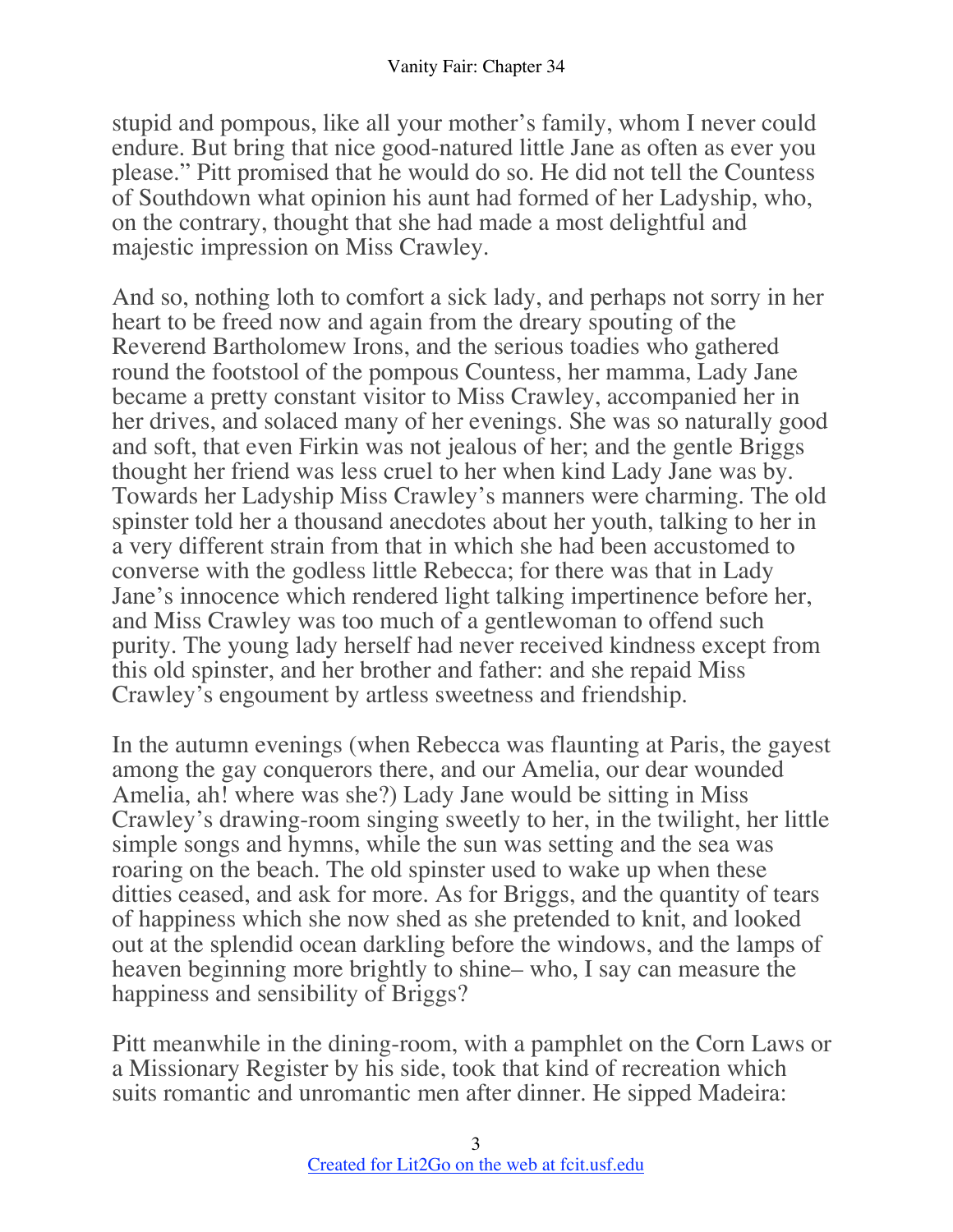built castles in the air: thought himself a fine fellow: felt himself much more in love with Jane than he had been any time these seven years, during which their liaison had lasted without the slightest impatience on Pitt's part–and slept a good deal. When the time for coffee came, Mr. Bowls used to enter in a noisy manner, and summon Squire Pitt, who would be found in the dark very busy with his pamphlet.

"I wish, my love, I could get somebody to play piquet with me," Miss Crawley said one night when this functionary made his appearance with the candles and the coffee. "Poor Briggs can no more play than an owl, she is so stupid" (the spinster always took an opportunity of abusing Briggs before the servants); "and I think I should sleep better if I had my game."

At this Lady Jane blushed to the tips of her little ears, and down to the ends of her pretty fingers; and when Mr. Bowls had quitted the room, and the door was quite shut, she said:

"Miss Crawley, I can play a little. I used to–to play a little with poor dear papa."

"Come and kiss me. Come and kiss me this instant, you dear good little soul," cried Miss Crawley in an ecstasy: and in this picturesque and friendly occupation Mr. Pitt found the old lady and the young one, when he came upstairs with him pamphlet in his hand. How she did blush all the evening, that poor Lady Jane!

It must not be imagined that Mr. Pitt Crawley's artifices escaped the attention of his dear relations at the Rectory at Queen's Crawley. Hampshire and Sussex lie very close together, and Mrs. Bute had friends in the latter county who took care to inform her of all, and a great deal more than all, that passed at Miss Crawley's house at Brighton. Pitt was there more and more. He did not come for months together to the Hall, where his abominable old father abandoned himself completely to rumand-water, and the odious society of the Horrocks family. Pitt's success rendered the Rector's family furious, and Mrs. Bute regretted more (though she confessed less) than ever her monstrous fault in so insulting Miss Briggs, and in being so haughty and parsimonious to Bowls and Firkin, that she had not a single person left in Miss Crawley's household to give her information of what took place there. "It was all Bute's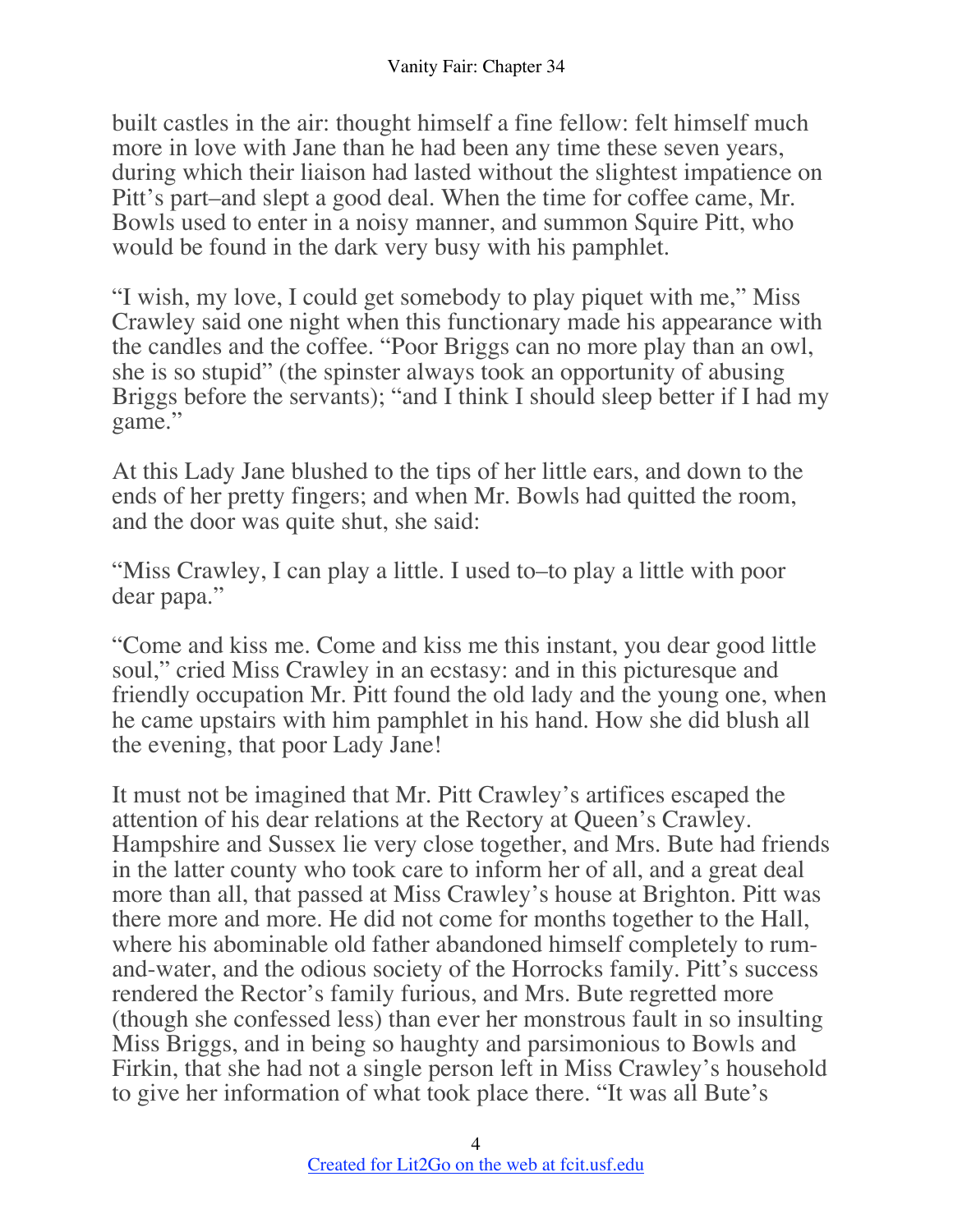collar-bone," she persisted in saying; "if that had not broke, I never would have left her. I am a martyr to duty and to your odious unclerical habit of hunting, Bute."

"Hunting; nonsense! It was you that frightened her, Barbara," the divine interposed. "You're a clever woman, but you've got a devil of a temper; and you're a screw with your money, Barbara."

"You'd have been screwed in gaol, Bute, if I had not kept your money."

"I know I would, my dear," said the Rector, good-naturedly. "You are a clever woman, but you manage too well, you know": and the pious man consoled himself with a big glass of port.

"What the deuce can she find in that spooney of a Pitt Crawley?" he continued. "The fellow has not pluck enough to say Bo to a goose. I remember when Rawdon, who is a man, and be hanged to him, used to flog him round the stables as if he was a whipping-top: and Pitt would go howling home to his ma–ha, ha! Why, either of my boys would whop him with one hand. Jim says he's remembered at Oxford as Miss Crawley still–the spooney.

"I say, Barbara," his reverence continued, after a pause.

"What?" said Barbara, who was biting her nails, and drumming the table.

"I say, why not send Jim over to Brighton to see if he can do anything with the old lady. He's very near getting his degree, you know. He's only been plucked twice–so was I–but he's had the advantages of Oxford and a university education. He knows some of the best chaps there. He pulls stroke in the Boniface boat. He's a handsome feller. D– it, ma'am, let's put him on the old woman, hey, and tell him to thrash Pitt if he says anything. Ha, ha, ha!

"Jim might go down and see her, certainly," the housewife said; adding with a sigh, "If we could but get one of the girls into the house; but she could never endure them, because they are not pretty!" Those unfortunate and well-educated women made themselves heard from the neighbouring drawing-room, where they were thrumming away, with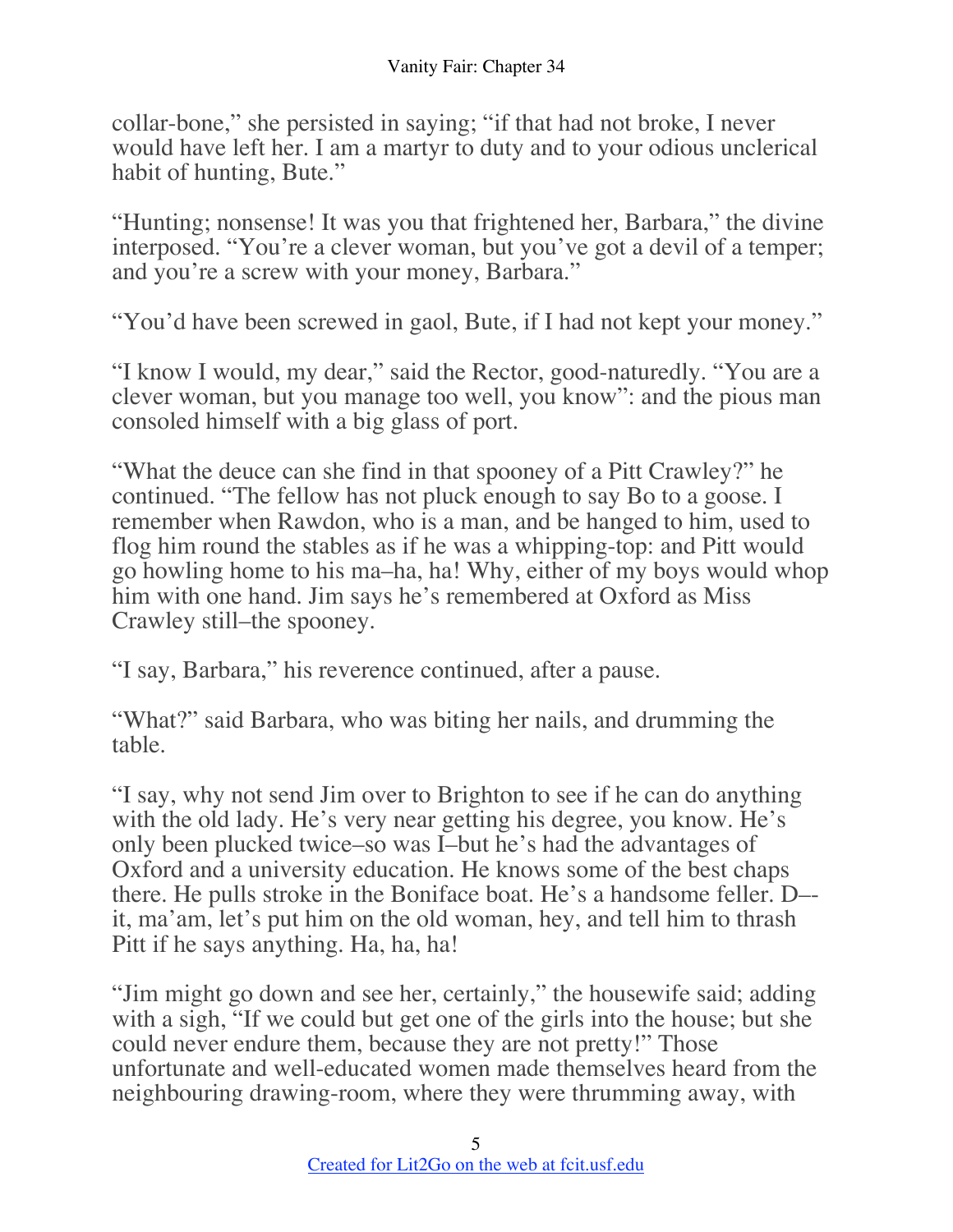hard fingers, an elaborate music-piece on the piano-forte, as their mother spoke; and indeed, they were at music, or at backboard, or at geography, or at history, the whole day long. But what avail all these accomplishments, in Vanity Fair, to girls who are short, poor, plain, and have a bad complexion? Mrs. Bute could think of nobody but the Curate to take one of them off her hands; and Jim coming in from the stable at this minute, through the parlour window, with a short pipe stuck in his oilskin cap, he and his father fell to talking about odds on the St. Leger, and the colloquy between the Rector and his wife ended.

Mrs. Bute did not augur much good to the cause from the sending of her son James as an ambassador, and saw him depart in rather a despairing mood. Nor did the young fellow himself, when told what his mission was to be, expect much pleasure or benefit from it; but he was consoled by the thought that possibly the old lady would give him some handsome remembrance of her, which would pay a few of his most pressing bills at the commencement of the ensuing Oxford term, and so took his place by the coach from Southampton, and was safely landed at Brighton on the same evening? with his portmanteau, his favourite bulldog Towzer, and an immense basket of farm and garden produce, from the dear Rectory folks to the dear Miss Crawley. Considering it was too late to disturb the invalid lady on the first night of his arrival, he put up at an inn, and did not wait upon Miss Crawley until a late hour in the noon of next day.

James Crawley, when his aunt had last beheld him, was a gawky lad, at that uncomfortable age when the voice varies between an unearthly treble and a preternatural bass; when the face not uncommonly blooms out with appearances for which Rowland's Kalydor is said to act as a cure; when boys are seen to shave furtively with their sister's scissors, and the sight of other young women produces intolerable sensations of terror in them; when the great hands and ankles protrude a long way from garments which have grown too tight for them; when their presence after dinner is at once frightful to the ladies, who are whispering in the twilight in the drawing-room, and inexpressibly odious to the gentlemen over the mahogany, who are restrained from freedom of intercourse and delightful interchange of wit by the presence of that gawky innocence; when, at the conclusion of the second glass, papa says, "Jack, my boy, go out and see if the evening holds up," and the youth, willing to be free, yet hurt at not being yet a man, quits the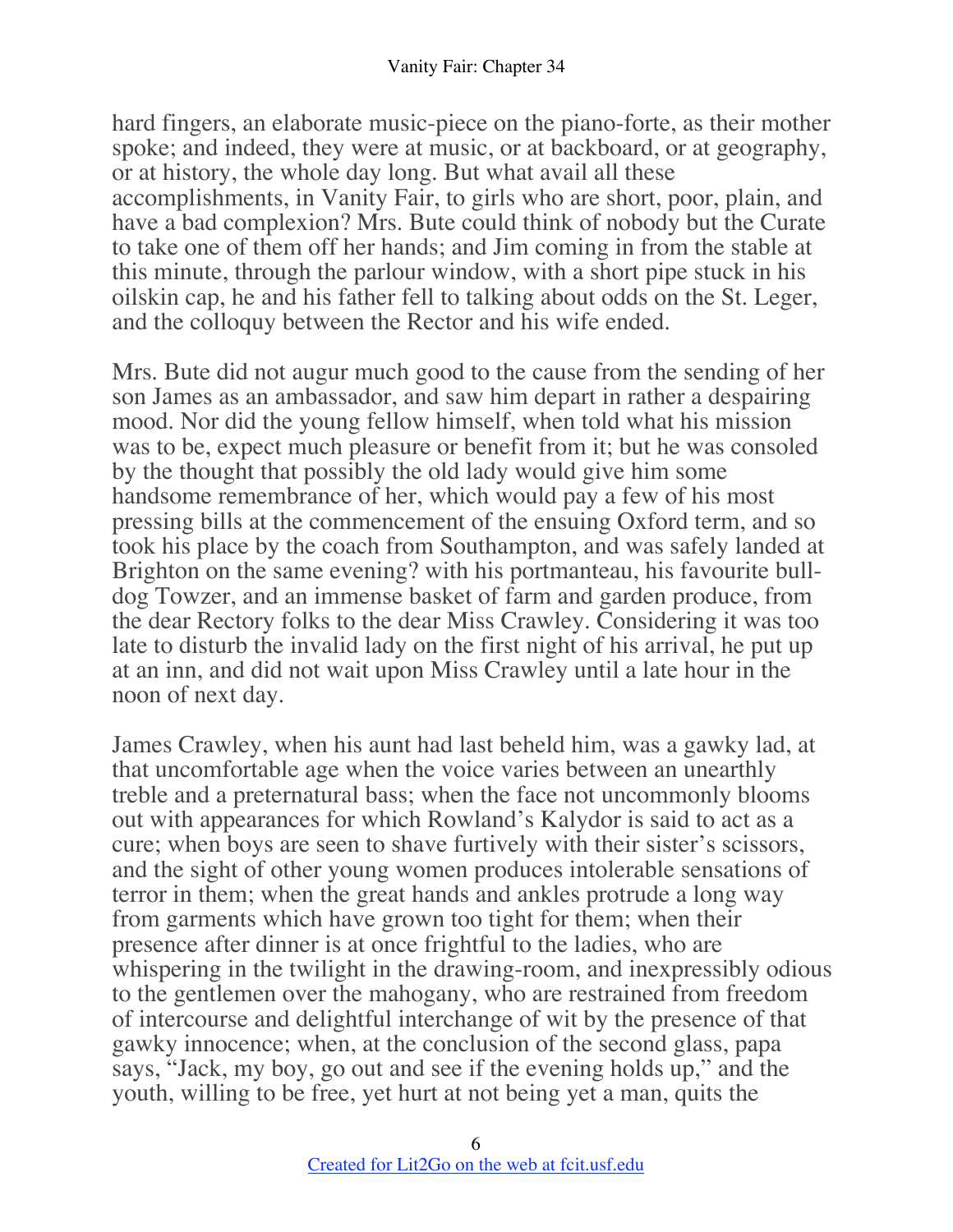incomplete banquet. James, then a hobbadehoy, was now become a young man, having had the benefits of a university education, and acquired the inestimable polish which is gained by living in a fast set at a small college, and contracting debts, and being rusticated, and being plucked.

He was a handsome lad, however, when he came to present himself to his aunt at Brighton, and good looks were always a title to the fickle old lady's favour. Nor did his blushes and awkwardness take away from it: she was pleased with these healthy tokens of the young gentleman's ingenuousness.

He said "he had come down for a couple of days to see a man of his college, and–and to pay my respects to you, Ma'am, and my father's and mother's, who hope you are well."

Pitt was in the room with Miss Crawley when the lad was announced, and looked very blank when his name was mentioned. The old lady had plenty of humour, and enjoyed her correct nephew's perplexity. She asked after all the people at the Rectory with great interest; and said she was thinking of paying them a visit. She praised the lad to his face, and said he was well-grown and very much improved, and that it was a pity his sisters had not some of his good looks; and finding, on inquiry, that he had taken up his quarters at an hotel, would not hear of his stopping there, but bade Mr. Bowls send for Mr. James Crawley's things instantly; "and hark ye, Bowls," she added, with great graciousness, "you will have the goodness to pay Mr. James's bill."

She flung Pitt a look of arch triumph, which caused that diplomatist almost to choke with envy. Much as he had ingratiated himself with his aunt, she had never yet invited him to stay under her roof, and here was a young whipper-snapper, who at first sight was made welcome there.

"I beg your pardon, sir," says Bowls, advancing with a profound bow; "what otel, sir, shall Thomas fetch the luggage from?"

"O, dam," said young James, starting up, as if in some alarm, "I'll go."

"What!" said Miss Crawley.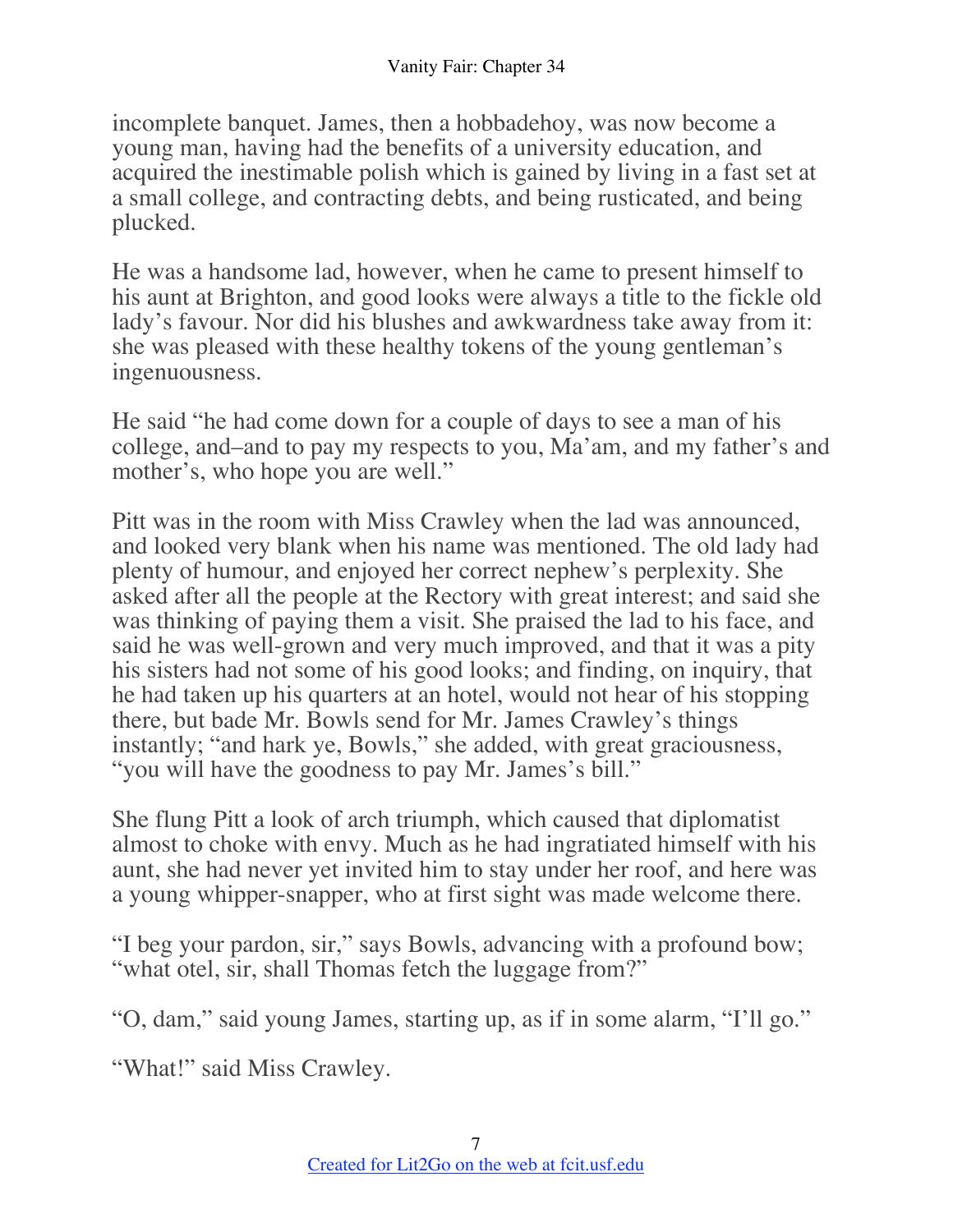"The Tom Cribb's Arms," said James, blushing deeply.

Miss Crawley burst out laughing at this title. Mr. Bowls gave one abrupt guffaw, as a confidential servant of the family, but choked the rest of the volley; the diplomatist only smiled.

"I–I didn't know any better," said James, looking down. "I've never been here before; it was the coachman told me." The young story-teller! The fact is, that on the Southampton coach, the day previous, James Crawley had met the Tutbury Pet, who was coming to Brighton to make a match with the Rottingdean Fibber; and enchanted by the Pet's conversation, had passed the evening in company with that scientific man and his friends, at the inn in question.

"I–I'd best go and settle the score," James continued. "Couldn't think of asking you, Ma'am," he added, generously.

This delicacy made his aunt laugh the more.

"Go and settle the bill, Bowls," she said, with a wave of her hand, "and bring it to me."

Poor lady, she did not know what she had done! "There–there's a little dawg," said James, looking frightfully guilty. "I'd best go for him. He bites footmen's calves."

All the party cried out with laughing at this description; even Briggs and Lady Jane, who was sitting mute during the interview between Miss Crawley and her nephew: and Bowls, without a word, quitted the room.

Still, by way of punishing her elder nephew, Miss Crawley persisted in being gracious to the young Oxonian. There were no limits to her kindness or her compliments when they once began. She told Pitt he might come to dinner, and insisted that James should accompany her in her drive, and paraded him solemnly up and down the cliff, on the back seat of the barouche. During all this excursion, she condescended to say civil things to him: she quoted Italian and French poetry to the poor bewildered lad, and persisted that he was a fine scholar, and was perfectly sure he would gain a gold medal, and be a Senior Wrangler.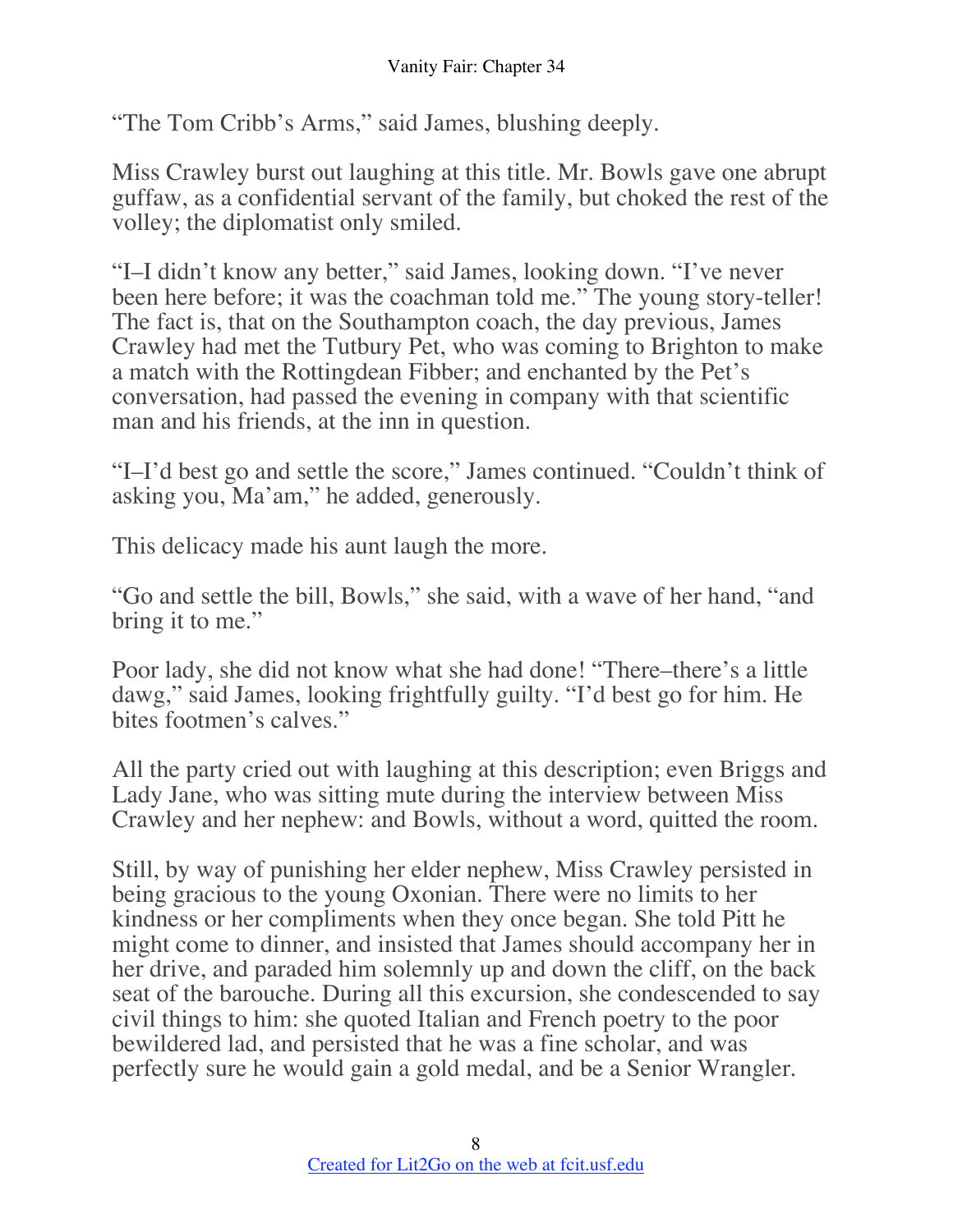"Haw, haw," laughed James, encouraged by these compliments; "Senior Wrangler, indeed; that's at the other shop."

"What is the other shop, my dear child?" said the lady.

"Senior Wranglers at Cambridge, not Oxford," said the scholar, with a knowing air; and would probably have been more confidential, but that suddenly there appeared on the cliff in a tax-cart, drawn by a bang-up pony, dressed in white flannel coats, with mother-of-pearl buttons, his friends the Tutbury Pet and the Rottingdean Fibber, with three other gentlemen of their acquaintance, who all saluted poor James there in the carriage as he sate. This incident damped the ingenuous youth's spirits, and no word of yea or nay could he be induced to utter during the rest of the drive.

On his return he found his room prepared, and his portmanteau ready, and might have remarked that Mr. Bowls's countenance, when the latter conducted him to his apartments, wore a look of gravity, wonder, and compassion. But the thought of Mr. Bowls did not enter his head. He was deploring the dreadful predicament in which he found himself, in a house full of old women, jabbering French and Italian, and talking poetry to him. "Reglarly up a tree, by jingo!" exclaimed the modest boy, who could not face the gentlest of her sex–not even Briggs–when she began to talk to him; whereas, put him at Iffley Lock, and he could outslang the boldest bargeman.

At dinner, James appeared choking in a white neckcloth, and had the honour of handing my Lady Jane downstairs, while Briggs and Mr. Crawley followed afterwards, conducting the old lady, with her apparatus of bundles, and shawls, and cushions. Half of Briggs's time at dinner was spent in superintending the invalid's comfort, and in cutting up chicken for her fat spaniel. James did not talk much, but he made a point of asking all the ladies to drink wine, and accepted Mr. Crawley's challenge, and consumed the greater part of a bottle of champagne which Mr. Bowls was ordered to produce in his honour. The ladies having withdrawn, and the two cousins being left together, Pitt, the exdiplomatist, be came very communicative and friendly. He asked after James's career at college–what his prospects in life were–hoped heartily he would get on; and, in a word, was frank and amiable. James's tongue unloosed with the port, and he told his cousin his life, his prospects, his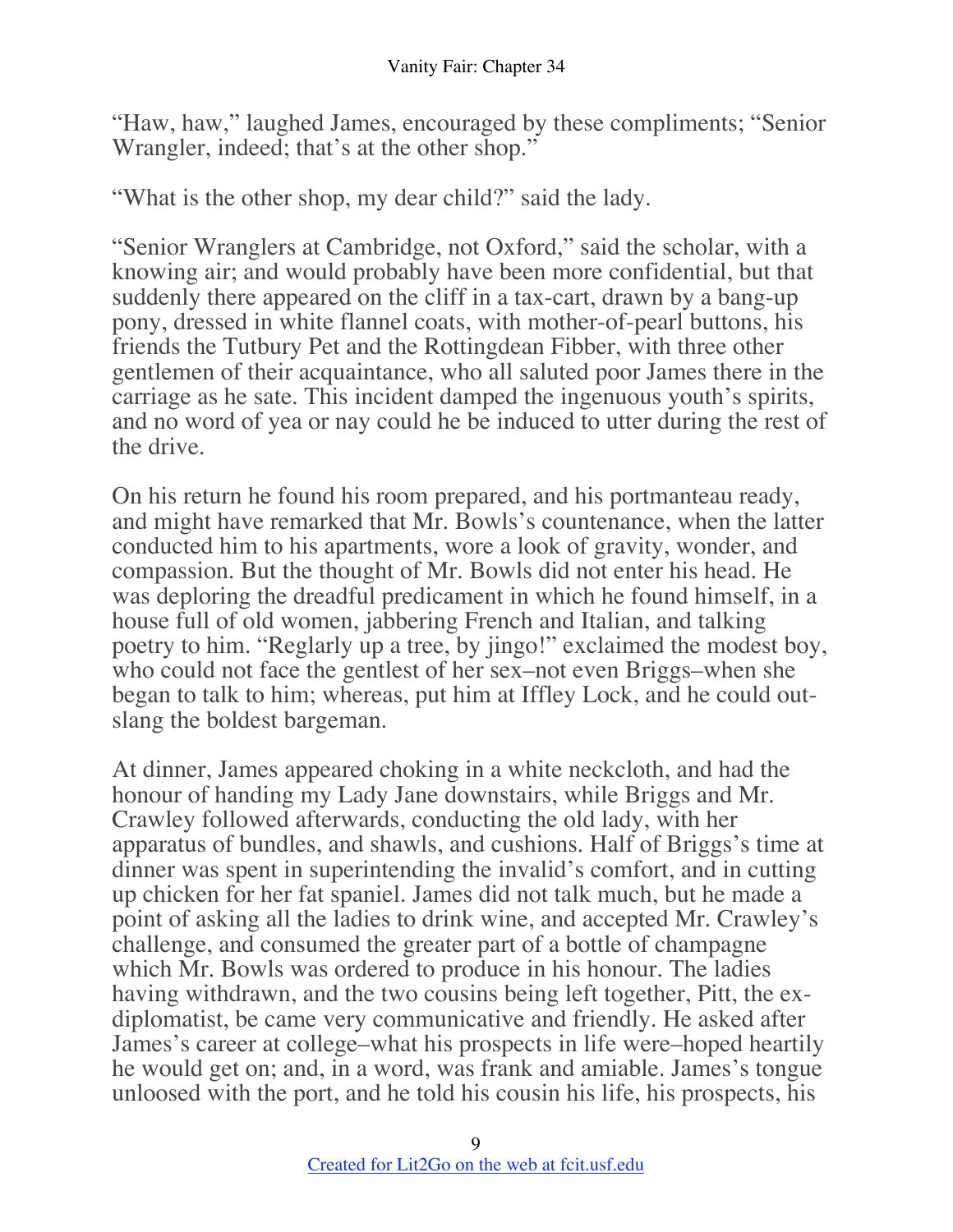debts, his troubles at the little-go, and his rows with the proctors, filling rapidly from the bottles before him, and flying from Port to Madeira with joyous activity.

"The chief pleasure which my aunt has," said Mr. Crawley, filling his glass, "is that people should do as they like in her house. This is Liberty Hall, James, and you can't do Miss Crawley a greater kindness than to do as you please, and ask for what you will. I know you have all sneered at me in the country for being a Tory. Miss Crawley is liberal enough to suit any fancy. She is a Republican in principle, and despises everything like rank or title."

"Why are you going to marry an Earl's daughter?" said James.

"My dear friend, remember it is not poor Lady Jane's fault that she is well born," Pitt replied, with a courtly air. "She cannot help being a lady. Besides, I am a Tory, you know."

"Oh, as for that," said Jim, "there's nothing like old blood; no, dammy, nothing like it. I'm none of your radicals. I know what it is to be a gentleman, dammy. See the chaps in a boat-race; look at the fellers in a fight; aye, look at a dawg killing rats–which is it wins? the good-blooded ones. Get some more port, Bowls, old boy, whilst I buzz this bottle-here. What was I asaying?"

"I think you were speaking of dogs killing rats," Pitt remarked mildly, handing his cousin the decanter to "buzz."

"Killing rats was I? Well, Pitt, are you a sporting man? Do you want to see a dawg as can kill a rat? If you do, come down with me to Tom Corduroy's, in Castle Street Mews, and I'll show you such a bull-terrier as–Pooh! gammon," cried James, bursting out laughing at his own absurdity–"You don't care about a dawg or rat; it's all nonsense. I'm blest if I think you know the difference between a dog and a duck."

"No; by the way," Pitt continued with increased blandness, "it was about blood you were talking, and the personal advantages which people derive from patrician birth. Here's the fresh bottle."

"Blood's the word," said James, gulping the ruby fluid down. "Nothing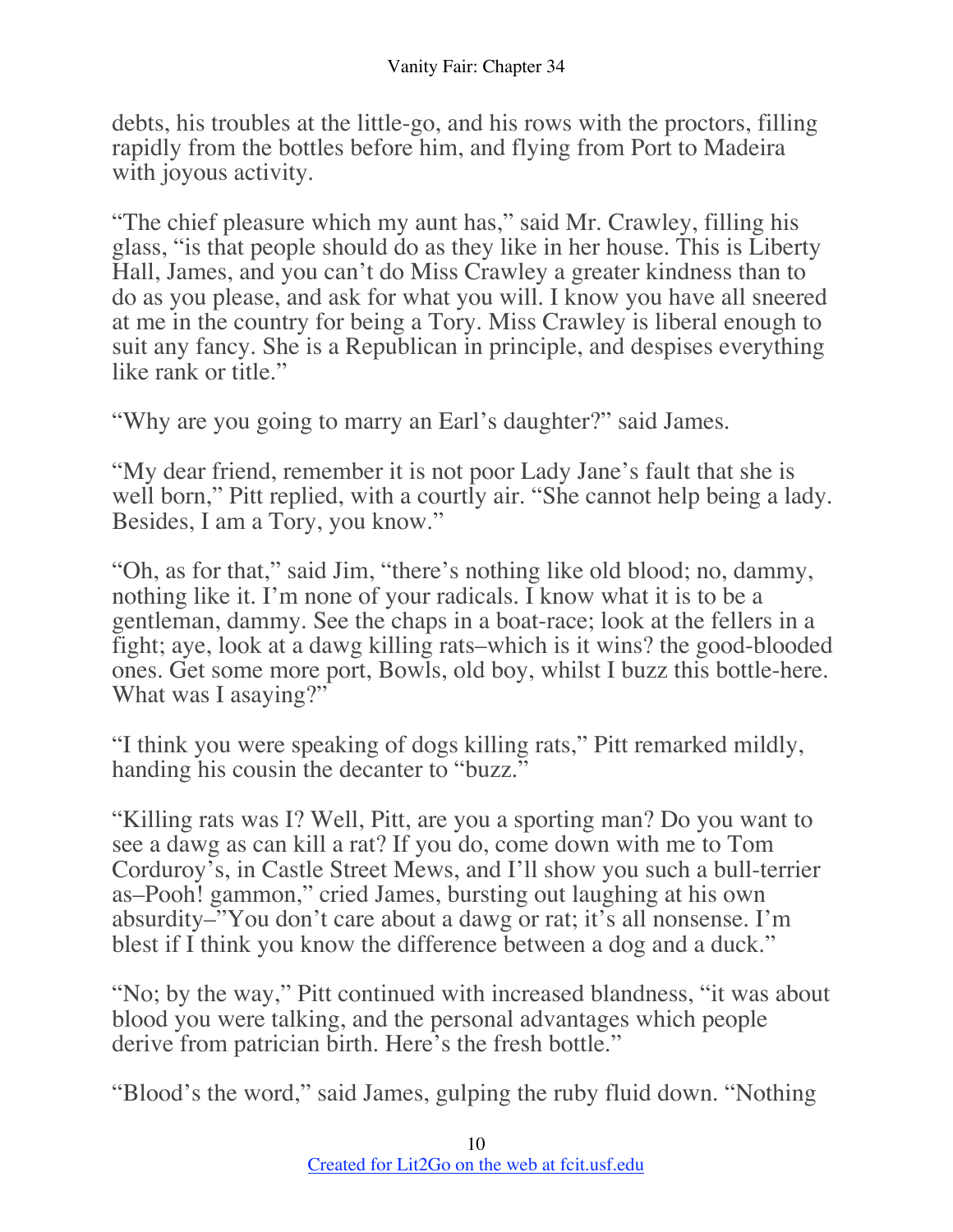like blood, sir, in hosses, dawgs, and men. Why, only last term, just before I was rusticated, that is, I mean just before I had the measles, ha, ha–there was me and Ringwood of Christchurch, Bob Ringwood, Lord Cinqbars' son, having our beer at the Bell at Blenheim, when the Banbury bargeman offered to fight either of us for a bowl of punch. I couldn't. My arm was in a sling; couldn't even take the drag down–a brute of a mare of mine had fell with me only two days before, out with the Abingdon, and I thought my arm was broke. Well, sir, I couldn't finish him, but Bob had his coat off at once–he stood up to the Banbury man for three minutes, and polished him off in four rounds easy. Gad, how he did drop, sir, and what was it? Blood, sir, all blood."

"You don't drink, James," the ex-attache continued. "In my time at Oxford, the men passed round the bottle a little quicker than you young fellows seem to do."

"Come, come," said James, putting his hand to his nose and winking at his cousin with a pair of vinous eyes, "no jokes, old boy; no trying it on on me. You want to trot me out, but it's no go. In vino veritas, old boy. Mars, Bacchus, Apollo virorum, hey? I wish my aunt would send down some of this to the governor; it's a precious good tap."

"You had better ask her," Machiavel continued, "or make the best of your time now. What says the bard? 'Nunc vino pellite curas, Cras ingens iterabimus aequor,'" and the Bacchanalian, quoting the above with a House of Commons air, tossed off nearly a thimbleful of wine with an immense flourish of his glass.

At the Rectory, when the bottle of port wine was opened after dinner, the young ladies had each a glass from a bottle of currant wine. Mrs. Bute took one glass of port, honest James had a couple commonly, but as his father grew very sulky if he made further inroads on the bottle, the good lad generally refrained from trying for more, and subsided either into the currant wine, or to some private gin-and-water in the stables, which he enjoyed in the company of the coachman and his pipe. At Oxford, the quantity of wine was unlimited, but the quality was inferior: but when quantity and quality united as at his aunt's house, James showed that he could appreciate them indeed; and hardly needed any of his cousin's encouragement in draining off the second bottle supplied by Mr. Bowls.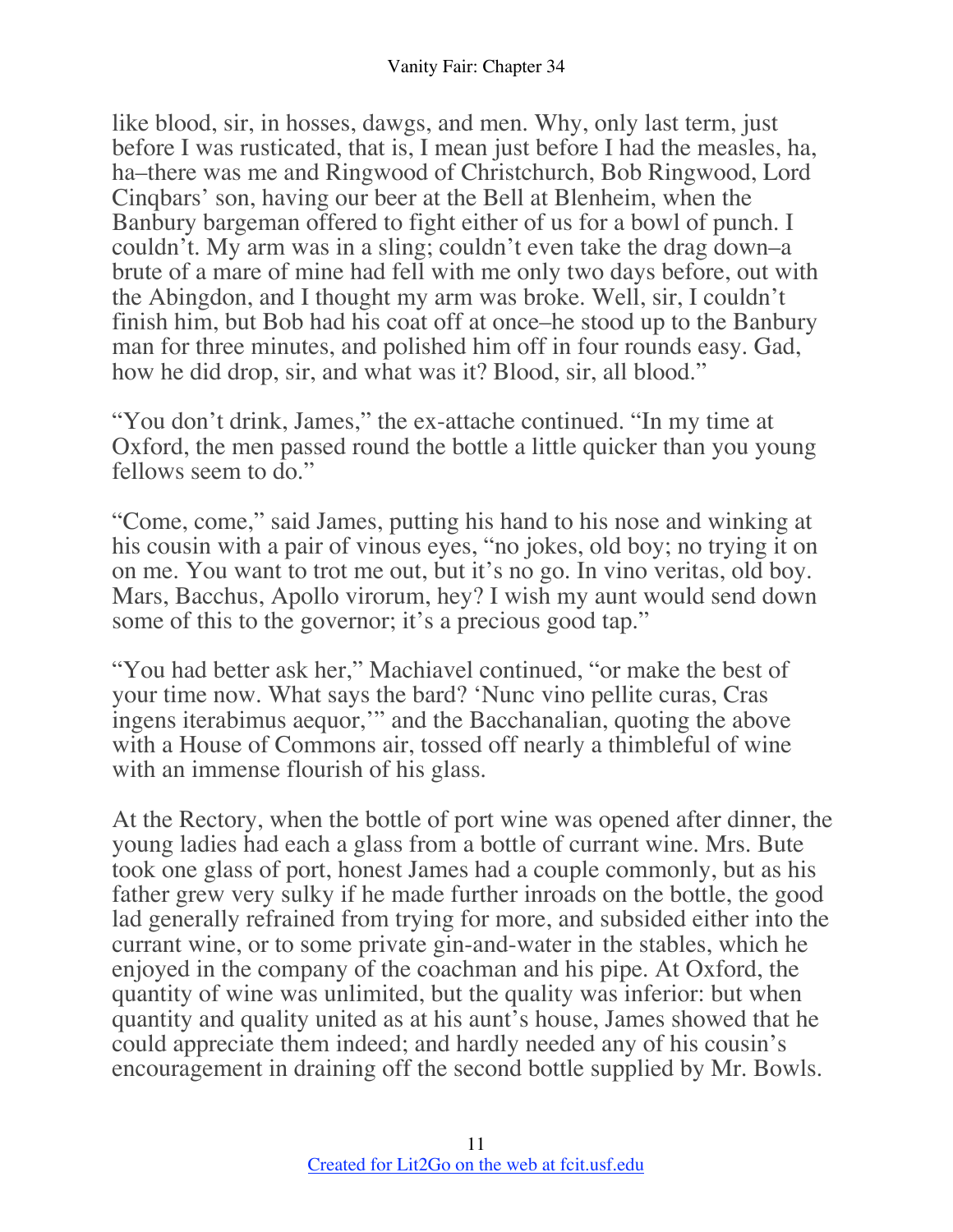When the time for coffee came, however, and for a return to the ladies, of whom he stood in awe, the young gentleman's agreeable frankness left him, and he relapsed into his usual surly timidity; contenting himself by saying yes and no, by scowling at Lady Jane, and by upsetting one cup of coffee during the evening.

If he did not speak he yawned in a pitiable manner, and his presence threw a damp upon the modest proceedings of the evening, for Miss Crawley and Lady Jane at their piquet, and Miss Briggs at her work, felt that his eyes were wildly fixed on them, and were uneasy under that maudlin look.

"He seems a very silent, awkward, bashful lad," said Miss Crawley to Mr. Pitt.

"He is more communicative in men's society than with ladies," Machiavel dryly replied: perhaps rather disappointed that the port wine had not made Jim speak more.

He had spent the early part of the next morning in writing home to his mother a most flourishing account of his reception by Miss Crawley. But ah! he little knew what evils the day was bringing for him, and how short his reign of favour was destined to be. A circumstance which Jim had forgotten–a trivial but fatal circumstance–had taken place at the Cribb's Arms on the night before he had come to his aunt's house. It was no other than this– Jim, who was always of a generous disposition, and when in his cups especially hospitable, had in the course of the night treated the Tutbury champion and the Rottingdean man, and their friends, twice or thrice to the refreshment of gin-and-water–so that no less than eighteen glasses of that fluid at eightpence per glass were charged in Mr. James Crawley's bill. It was not the amount of eightpences, but the quantity of gin which told fatally against poor James's character, when his aunt's butler, Mr. Bowls, went down at his mistress's request to pay the young gentleman's bill. The landlord, fearing lest the account should be refused altogether, swore solemnly that the young gent had consumed personally every farthing's worth of the liquor: and Bowls paid the bill finally, and showed it on his return home to Mrs. Firkin, who was shocked at the frightful prodigality of gin; and took the bill to Miss Briggs as accountant-general; who thought it her duty to mention the circumstance to her principal, Miss Crawley.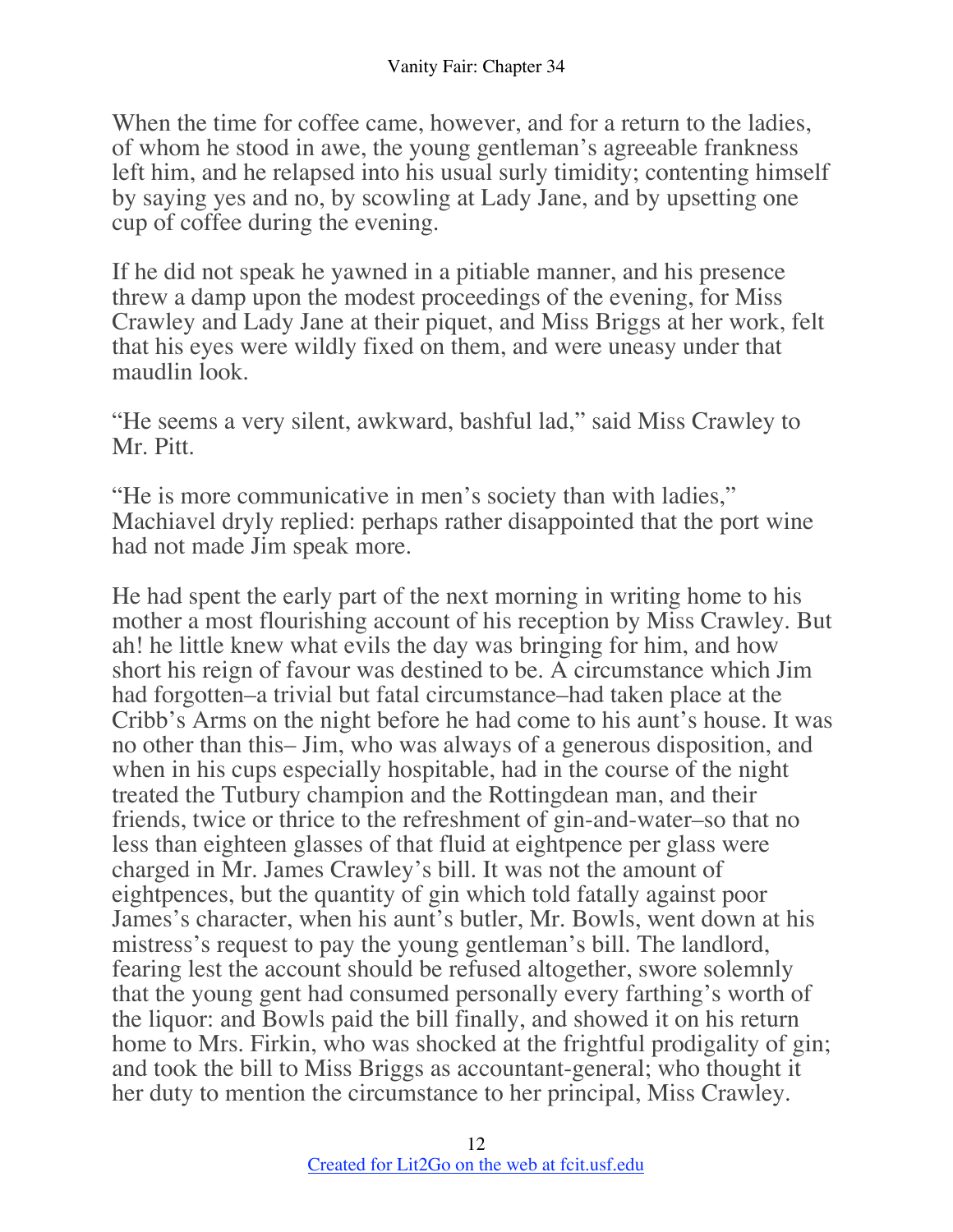Had he drunk a dozen bottles of claret, the old spinster could have pardoned him. Mr. Fox and Mr. Sheridan drank claret. Gentlemen drank claret. But eighteen glasses of gin consumed among boxers in an ignoble pot-house–it was an odious crime and not to be pardoned readily. Everything went against the lad: he came home perfumed from the stables, whither he had been to pay his dog Towzer a visit–and whence he was going to take his friend out for an airing, when he met Miss Crawley and her wheezy Blenheim spaniel, which Towzer would have eaten up had not the Blenheim fled squealing to the protection of Miss Briggs, while the atrocious master of the bull-dog stood laughing at the horrible persecution.

This day too the unlucky boy's modesty had likewise forsaken him. He was lively and facetious at dinner. During the repast he levelled one or two jokes against Pitt Crawley: he drank as much wine as upon the previous day; and going quite unsuspiciously to the drawing-room, began to entertain the ladies there with some choice Oxford stories. He described the different pugilistic qualities of Molyneux and Dutch Sam, offered playfully to give Lady Jane the odds upon the Tutbury Pet against the Rottingdean man, or take them, as her Ladyship chose: and crowned the pleasantry by proposing to back himself against his cousin Pitt Crawley, either with or without the gloves. "And that's a fair offer, my buck," he said, with a loud laugh, slapping Pitt on the shoulder, "and my father told me to make it too, and he'll go halves in the bet, ha, ha!" So saying, the engaging youth nodded knowingly at poor Miss Briggs, and pointed his thumb over his shoulder at Pitt Crawley in a jocular and exulting manner.

Pitt was not pleased altogether perhaps, but still not unhappy in the main. Poor Jim had his laugh out: and staggered across the room with his aunt's candle, when the old lady moved to retire, and offered to salute her with the blandest tipsy smile: and he took his own leave and went upstairs to his bedroom perfectly satisfied with himself, and with a pleased notion that his aunt's money would be left to him in preference to his father and all the rest of the family.

Once up in the bedroom, one would have thought he could not make matters worse; and yet this unlucky boy did. The moon was shining very pleasantly out on the sea, and Jim, attracted to the window by the romantic appearance of the ocean and the heavens, thought he would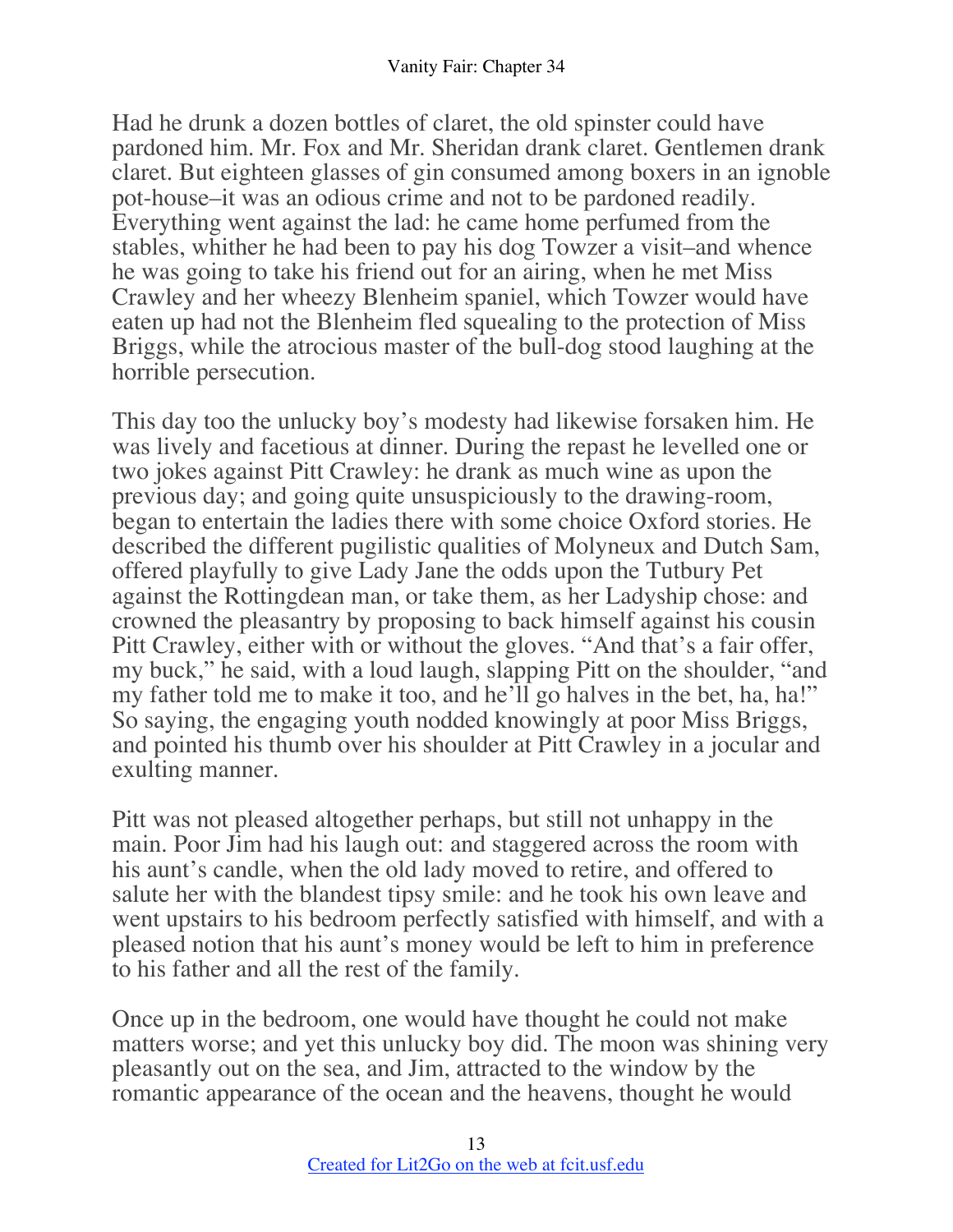further enjoy them while smoking. Nobody would smell the tobacco, he thought, if he cunningly opened the window and kept his head and pipe in the fresh air. This he did: but being in an excited state, poor Jim had forgotten that his door was open all this time, so that the breeze blowing inwards and a fine thorough draught being established, the clouds of tobacco were carried downstairs, and arrived with quite undiminished fragrance to Miss Crawley and Miss Briggs.

The pipe of tobacco finished the business: and the Bute-Crawleys never knew how many thousand pounds it cost them. Firkin rushed downstairs to Bowls who was reading out the "Fire and the Frying Pan" to his aidede-camp in a loud and ghostly voice. The dreadful secret was told to him by Firkin with so frightened a look, that for the first moment Mr. Bowls and his young man thought that robbers were in the house, the legs of whom had probably been discovered by the woman under Miss Crawley's bed. When made aware of the fact, however–to rush upstairs at three steps at a time to enter the unconscious James's apartment, calling out, "Mr. James," in a voice stifled with alarm, and to cry, "For Gawd's sake, sir, stop that 'ere pipe," was the work of a minute with Mr. Bowls. "O, Mr. James, what 'ave you done!" he said in a voice of the deepest pathos, as he threw the implement out of the window. "What 'ave you done, sir! Missis can't abide 'em."

"Missis needn't smoke," said James with a frantic misplaced laugh, and thought the whole matter an excellent joke. But his feelings were very different in the morning, when Mr. Bowls's young man, who operated upon Mr. James's boots, and brought him his hot water to shave that beard which he was so anxiously expecting, handed a note in to Mr. James in bed, in the handwriting of Miss Briggs.

"Dear sir," it said, "Miss Crawley has passed an exceedingly disturbed night, owing to the shocking manner in which the house has been polluted by tobacco; Miss Crawley bids me say she regrets that she is too unwell to see you before you go–and above all that she ever induced you to remove from the ale-house, where she is sure you will be much more comfortable during the rest of your stay at Brighton."

And herewith honest James's career as a candidate for his aunt's favour ended. He had in fact, and without knowing it, done what he menaced to do. He had fought his cousin Pitt with the gloves.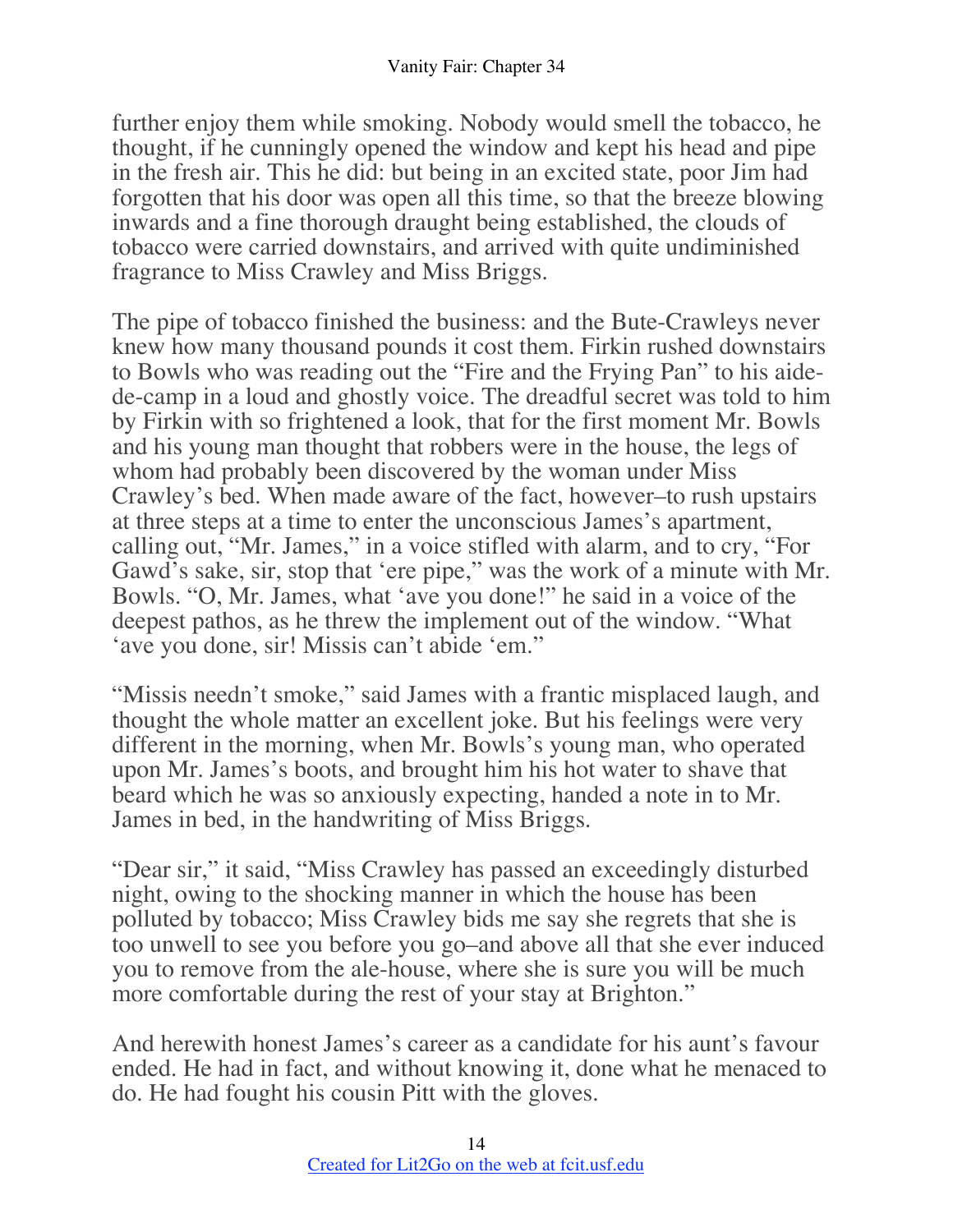Where meanwhile was he who had been once first favourite for this race for money? Becky and Rawdon, as we have seen, were come together after Waterloo, and were passing the winter of 1815 at Paris in great splendour and gaiety. Rebecca was a good economist, and the price poor Jos Sedley had paid for her two horses was in itself sufficient to keep their little establishment afloat for a year, at the least; there was no occasion to turn into money "my pistols, the same which I shot Captain Marker," or the gold dressing-case, or the cloak lined with sable. Becky had it made into a pelisse for herself, in which she rode in the Bois de Boulogne to the admiration of all: and you should have seen the scene between her and her delighted husband, whom she rejoined after the army had entered Cambray, and when she unsewed herself, and let out of her dress all those watches, knick-knacks, bank-notes, cheques, and valuables, which she had secreted in the wadding, previous to her meditated flight from Brussels! Tufto was charmed, and Rawdon roared with delighted laughter, and swore that she was better than any play he ever saw, by Jove. And the way in which she jockeyed Jos, and which she described with infinite fun, carried up his delight to a pitch of quite insane enthusiasm. He believed in his wife as much as the French soldiers in Napoleon.

Her success in Paris was remarkable. All the French ladies voted her charming. She spoke their language admirably. She adopted at once their grace, their liveliness, their manner. Her husband was stupid certainly–all English are stupid–and, besides, a dull husband at Paris is always a point in a lady's favour. He was the heir of the rich and spirituelle Miss Crawley, whose house had been open to so many of the French noblesse during the emigration. They received the colonel's wife in their own hotels–"Why," wrote a great lady to Miss Crawley, who had bought her lace and trinkets at the Duchess's own price, and given her many a dinner during the pinching times after the Revolution–"Why does not our dear Miss come to her nephew and niece, and her attached friends in Paris? All the world raffoles of the charming Mistress and her espiegle beauty. Yes, we see in her the grace, the charm, the wit of our dear friend Miss Crawley! The King took notice of her yesterday at the Tuileries, and we are all jealous of the attention which Monsieur pays her. If you could have seen the spite of a certain stupid Miladi Bareacres (whose eagle-beak and toque and feat hers may be seen peering over the heads of all assemblies) when Madame, the Duchess of Angouleme, the august daughter and companion of kings, desired especially to be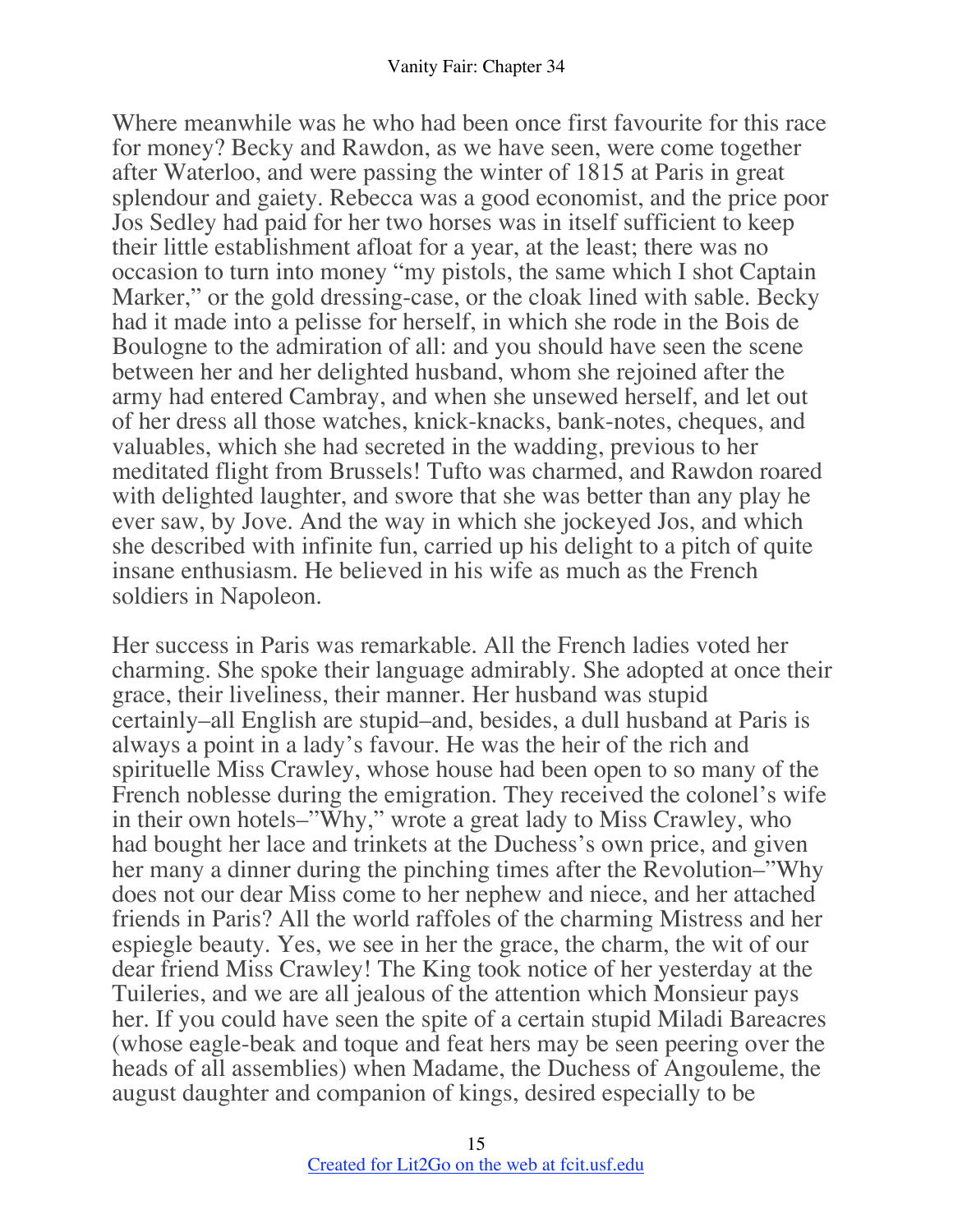presented to Mrs. Crawley, as your dear daughter and protegee, and thanked her in the name of France, for all your benevolence towards our unfortunates during their exile! She is of all the societies, of all the balls–of the balls–yes–of the dances, no; and yet how interesting and pretty this fair creature looks surrounded by the homage of the men, and so soon to be a mother! To hear her speak of you, her protectress, her mother, would bring tears to the eyes of ogres. How she loves you! how we all love our admirable, our respectable Miss Crawley!"

It is to be feared that this letter of the Parisian great lady did not by any means advance Mrs. Becky's interest with her admirable, her respectable, relative. On the contrary, the fury of the old spinster was beyond bounds, when she found what was Rebecca's situation, and how audaciously she had made use of Miss Crawley's name, to get an entree into Parisian society. Too much shaken in mind and body to compose a letter in the French language in reply to that of her correspondent, she dictated to Briggs a furious answer in her own native tongue, repudiating Mrs. Rawdon Crawley altogether, and warning the public to beware of her as a most artful and dangerous person. But as Madame the Duchess of X–had only been twenty years in England, she did not understand a single word of the language, and contented herself by informing Mrs. Rawdon Crawley at their next meeting, that she had received a charming letter from that chere Mees, and that it was full of benevolent things for Mrs. Crawley, who began seriously to have hopes that the spinster would relent.

Meanwhile, she was the gayest and most admired of Englishwomen: and had a little European congress on her reception-night. Prussians and Cossacks, Spanish and English–all the world was at Paris during this famous winter: to have seen the stars and cordons in Rebecca's humble saloon would have made all Baker Street pale with envy. Famous warriors rode by her carriage in the Bois, or crowded her modest little box at the Opera. Rawdon was in the highest spirits. There were no duns in Paris as yet: there were parties every day at Very's or Beauvilliers'; play was plentiful and his luck good. Tufto perhaps was sulky. Mrs. Tufto had come over to Paris at her own invitation, and besides this contretemps, there were a score of generals now round Becky's chair, and she might take her choice of a dozen bouquets when she went to the play. Lady Bareacres and the chiefs of the English society, stupid and irreproachable females, writhed with anguish at the success of the little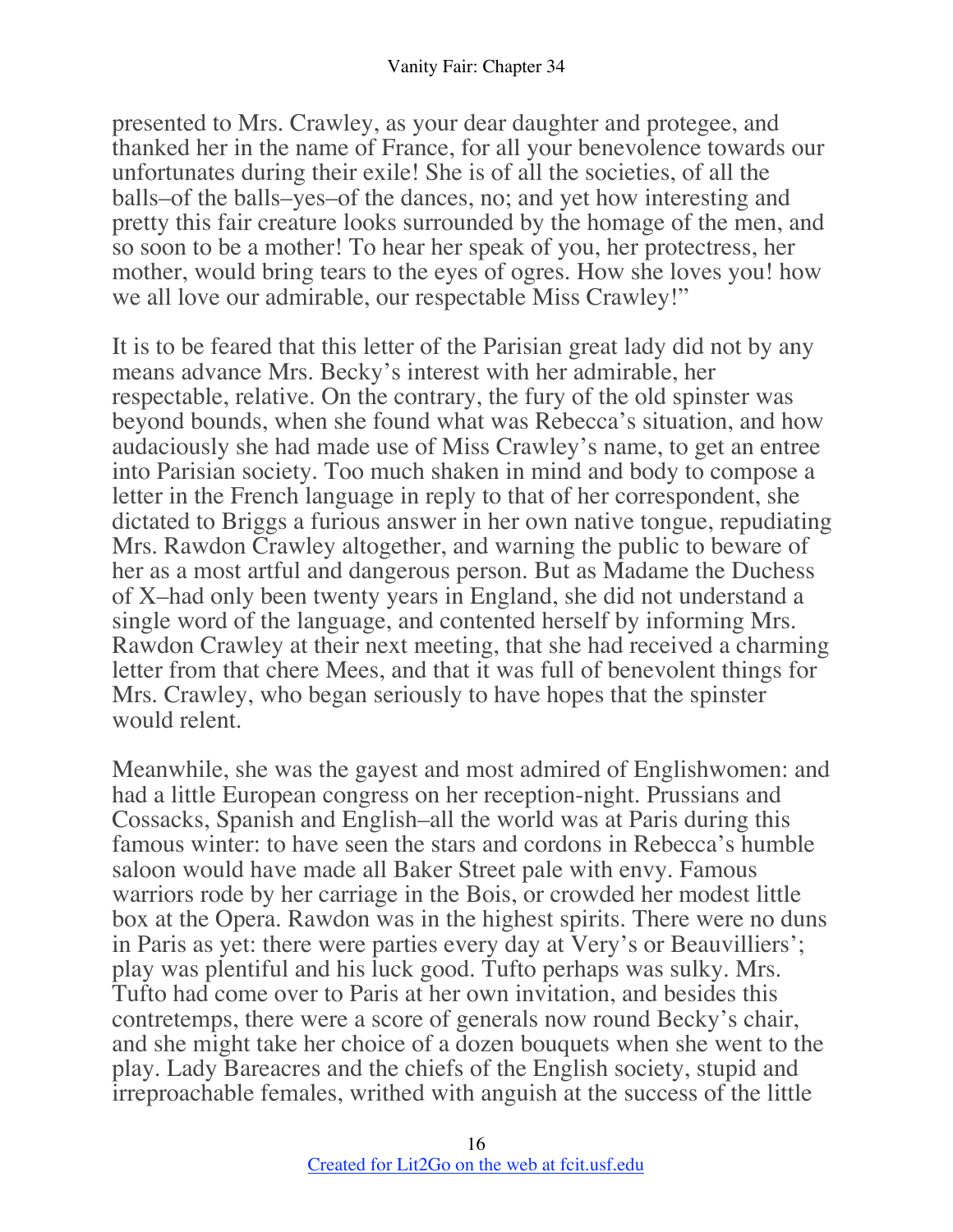upstart Becky, whose poisoned jokes quivered and rankled in their chaste breasts. But she had all the men on her side. She fought the women with indomitable courage, and they could not talk scandal in any tongue but their own.

So in fetes, pleasures, and prosperity, the winter of 1815-16 passed away with Mrs. Rawdon Crawley, who accommodated herself to polite life as if her ancestors had been people of fashion for centuries past–and who from her wit, talent, and energy, indeed merited a place of honour in Vanity Fair. In the early spring of 1816, Galignani's Journal contained the following announcement in an interesting corner of the paper: "On the 26th of March–the Lady of Lieutenant-Colonel Crawley, of the Life Guards Green–of a son and heir."

This event was copied into the London papers, out of which Miss Briggs read the statement to Miss Crawley, at breakfast, at Brighton. The intelligence, expected as it might have been, caused a crisis in the affairs of the Crawley family. The spinster's rage rose to its height, and sending instantly for Pitt, her nephew, and for the Lady Southdown, from Brunswick Square, she requested an immediate celebration of the marriage which had been so long pending between the two families. And she announced that it was her intention to allow the young couple a thousand a year during her lifetime, at the expiration of which the bulk of her property would be settled upon her nephew and her dear niece, Lady Jane Crawley. Waxy came down to ratify the deeds–Lord Southdown gave away his sister–she was married by a Bishop, and not by the Rev. Bartholomew Irons–to the disappointment of the irregular prelate.

When they were married, Pitt would have liked to take a hymeneal tour with his bride, as became people of their condition. But the affection of the old lady towards Lady Jane had grown so strong, that she fairly owned she could not part with her favourite. Pitt and his wife came therefore and lived with Miss Crawley: and (greatly to the annoyance of poor Pitt, who conceived himself a most injured character–being subject to the humours of his aunt on one side, and of his mother-in-law on the other) Lady Southdown, from her neighbouring house, reigned over the whole family–Pitt, Lady Jane, Miss Crawley, Briggs, Bowls, Firkin, and all. She pitilessly dosed them with her tracts and her medicine, she dismissed Creamer, she installed Rodgers, and soon stripped Miss